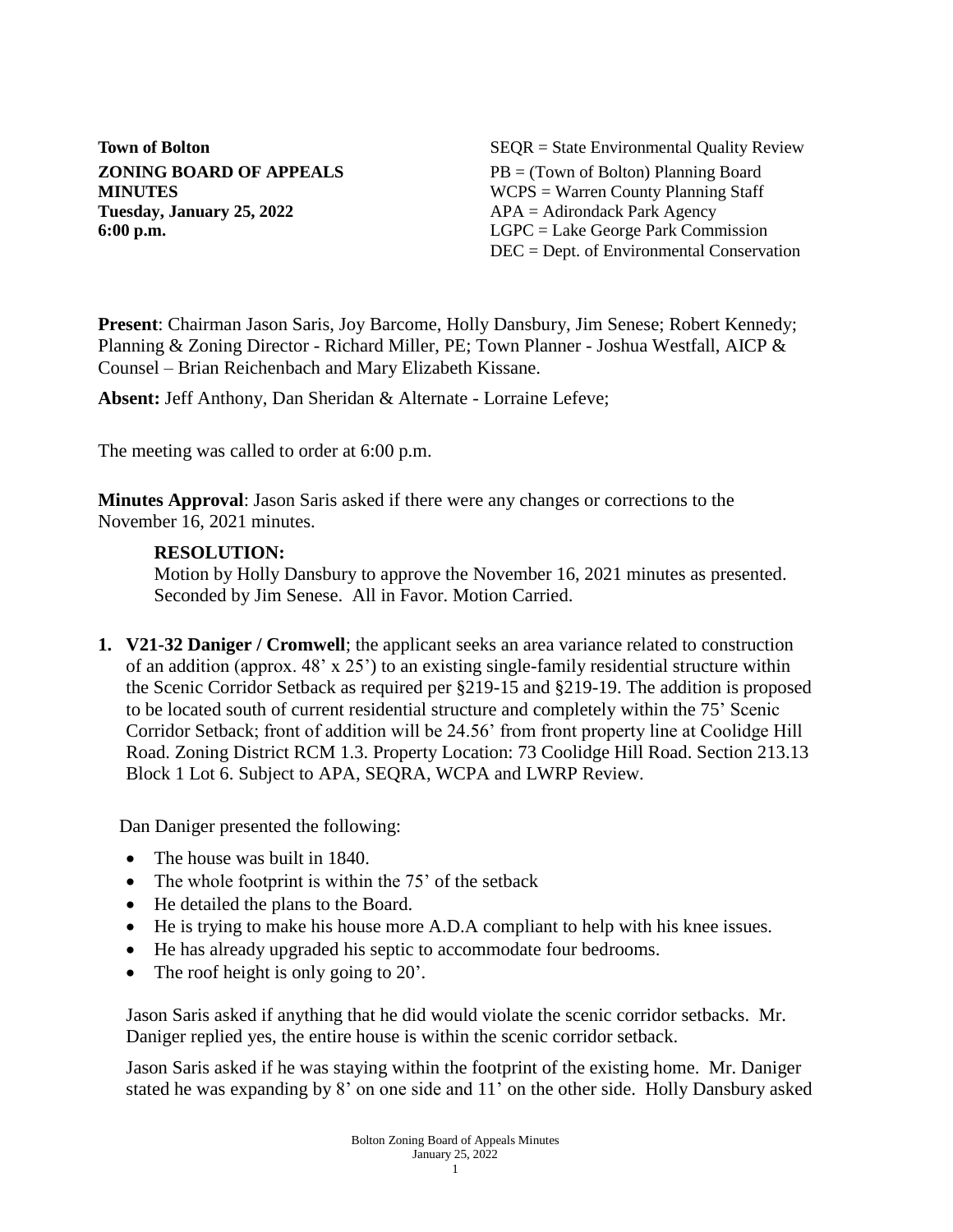if he would be changing the existing scenic corridor setbacks. Mr. Daniger replied that he was not, he would not be going any closer to the road.

Holly Dansbury asked if he met the setback from the stream in the back. Mr. Daniger replied yes.

Joy Barcome asked if the lighting would be dark sky compliant. Mr. Daniger stated it would and he would be adding some stormwater controls for the addition.

## **RESOLUTION**

The Zoning Board of Appeals received an application from Daniger / Cromwell (V21-32) for an area variance as described above.

And, due to notice of the Public Hearing of the ZBA at which time the application was to be considered having been given and the application having been referred to the Warren County Planning Staff.

And, whereas the Warren County Planning Staff determined that there was No County Impact.

And, after reviewing the application and supporting documents of the same, and public comment being heard regarding the application; this Board makes the following findings of fact:

The application of the applicant is as described in Item #1 of the agenda.

- 1) The benefit could not be achieved by other means feasible to the applicant besides an area variance. This is his best option. He is looking for the first floor bedroom due to his knee issues.
- 2) There will be no undesirable change in the neighborhood character or to nearby properties. It will be pretty much within the existing footprint.
- 3) The request is not substantial.
- 4) The request will not have an adverse effect or impact on the physical or environmental conditions in the neighborhood or district. This will be an improvement.
- 5) The alleged difficulty is not self-created. This is a pre-existing, non-conforming structure.

The benefit to the applicant is not outweighed by the potential detriment to health, safety and welfare of the community.

Now, upon motion duly made by Joy Barcome and seconded by Jim Senese, it is resolved that the ZBA does hereby approve the variance request as presented. It is hereby determined that the action to be taken is consistent with the Town of Bolton Local Waterfront Revitalization Program policies and standards. **All in favor. Motion Carried.**

Bolton Zoning Board of Appeals Minutes **2.** V21-33 Torrey, Donald and Susan; the applicants seek and a variance to temporarily occupy existing unapproved vacant cabin structure during construction of single-family dwelling. Existing cabin structure was constructed prior to applicant's property purchase without Town approvals or inspections by Warren County Building Department. Upon completion of single-family dwelling applicant seeks to maintain structure as guest home.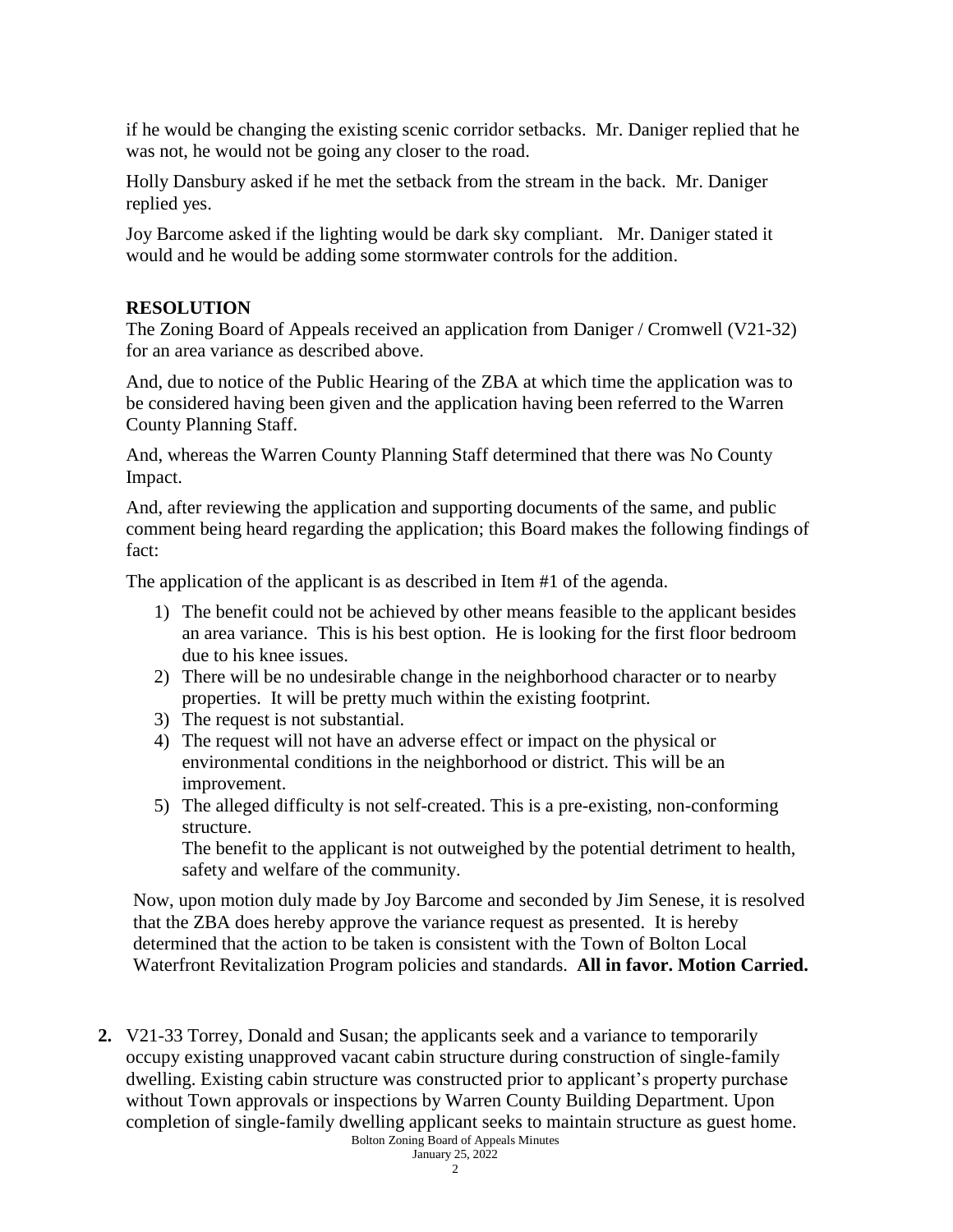Zoning District LC 25 and RL3. Property Location: 84 North Bolton Road. Section 156.00 Block 2 Lot 63.2. Subject to APA, SEQRA, WCPA and LWRP Review.

Donald Torrey presented the following:

• They are asking to turn an existing cabin/shack into a guest cottage once they build their new home.

Jason Saris asked what relief the applicant was looking for from the Zoning Board. Planning & Zoning Director - Richard Miller, PE stated he thought basically, they needed this in order to get an inspection of the existing building by the Warren County Building Department for a sign off on the building to say it is structurally safe. They would like to use the building to stay in while building their house. Jason Saris stated he understood this, but this Board did not have anything to do with the administration of NYS Building Codes. Mr. Miller replied that he understood this, but there are no records of this structure, so he believes it is an illegal structure. Jason Saris asked Mr. Miller how he proposed the board to make it legal. Mr. Miller stated he was looking for a recommendation from the Board to have the building inspected and signed off on. Jason Saris asked how large the structure was. Mr. Torrey said that he thought it was about 500 sq. ft. and a log shop about 300 sq. ft. Mr. Senese asked if there were any utilities to these structures. Mr. Torrey replied, only electricity. Robert Kennedy asked if the intent was to bring the structure up to code. Mr. Torrey replied yes, it was something they were looking into. Atty. Reichenbach stated that if there were no violations of the area or density requirements, they would simply need to get a certificate of compliance if it is in compliance with the code. This would allow Warren County to inspect. Mr. Miller said they could probably give it a certificate of compliance.

Jason Saris asked when the structure was built. Mr. Torrey said he suspected prior to when the lot was subdivided which was in 2004. Jason Saris stated the statute of limitations was 10 years, so the window was closed on pursuing it as a violation. He suggested that Mr. Torrey fill out the paperwork for a certificate of compliance.

Mitch Angell neighbor to the east stated that in the past they have had problems with tree cutting by previous property owners. He also questioned an illegal building on the lot. Jason Saris explained the zoning in that district and what was allowed. He also stated that this Board did not give the applicant permission to do anything. He explained the code and what was allowed to Mr. Angell. He said any enforcement action that Mr. Angell seemed to be looking for would need to be taken up with the Zoning Administrator.

### **NO ACTION TAKEN**

**3. V21-34 Winslow, Donne-Lynn**; the applicant seeks an area variance related to two additions to a single-family residential home located on a non-conforming lot. Variance requests are related to side and shoreline setbacks as required by §200-15. Existing side setback is 30'  $+/-$  on the south side, 57'  $+/-$  on north side, proposed side setbacks are 14.5' and 45' respectively and total 59.5', required side setbacks of 50' on one side total of 100'. Required Shoreline Setback is 100', currently structure is located 53' from shoreline,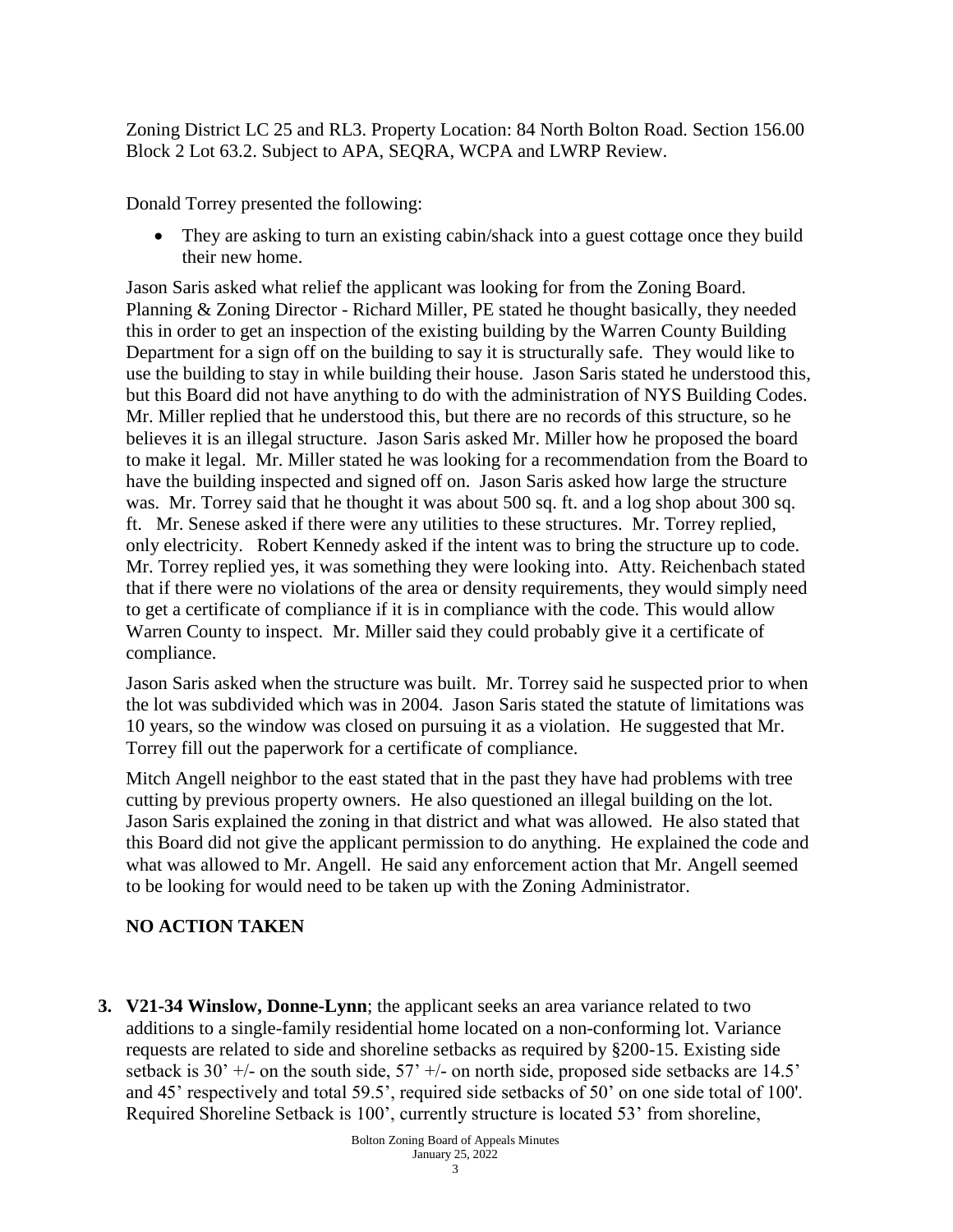proposed shoreline setback is 52'+/-. Zoning Districts: LC 45.; Section 186.15 Block 1 Lot 15. Location: 46 Treasure Point. Subject to APA, SEQRA, WCPA and LWRP Review.

Donne Lynn Winslow presented the following:

- They are looking to add 2 additions to their existing home.
- One is to enlarge a first-floor bedroom and the second is for a screened in porch.
- The additions are being attached to a pre-existing, non-conforming structure.
- The bedroom will not encroach any further on the shoreline setbacks from the lake.
- This is the only viable area to place these additions due to septic and garage.
- The porch addition will be in line with the existing structure.

Holly Dansbury asked if they could move the screened porch back a foot. Ms. Winslow explained that there is an existing door on the home that only allows for the porch to be placed there. If they moved it back, they would need to move the entrance into the house which would entail changing the interior layout drastically.

Jason Saris asked if the practical difficulty was due to this structure being a pre-existing, nonconforming structure. Ms. Winslow stated this was correct. Jason Saris asked if the reason there no other place was to put these additions was due to pre-existing septic systems. Ms. Winslow replied yes.

#### **RESOLUTION**

The Zoning Board of Appeals received an application from Donne-Lynne Winslow

(V21-34) for an area variance as described above.

And, due to notice of the Public Hearing of the ZBA at which time the application was to be considered having been given and the application having been referred to the Warren County Planning Staff;

And, whereas the Warren County Planning Staff determined that there was No County Impact.

And, after reviewing the application and supporting documents of the same, and public comment being heard regarding the application; this Board makes the following findings of fact:

The application of the applicant is as described in Item #3 of the agenda.

The benefit could not be achieved by other means feasible to the applicant besides an area variance. This is a pre-existing, non-conforming structure and this is the only area to place them on the non-conforming lot.

- 1) There will be no undesirable change in the neighborhood character or to nearby properties. This will add to the look of the home.
- 2) The request is not substantial. These are modest additions.
- 3) The request will not have an adverse effect or impact on the physical or environmental conditions in the neighborhood or district. They will not be removing any trees.

4) The alleged difficulty is not self-created. This is a pre-existing, non-conforming structure.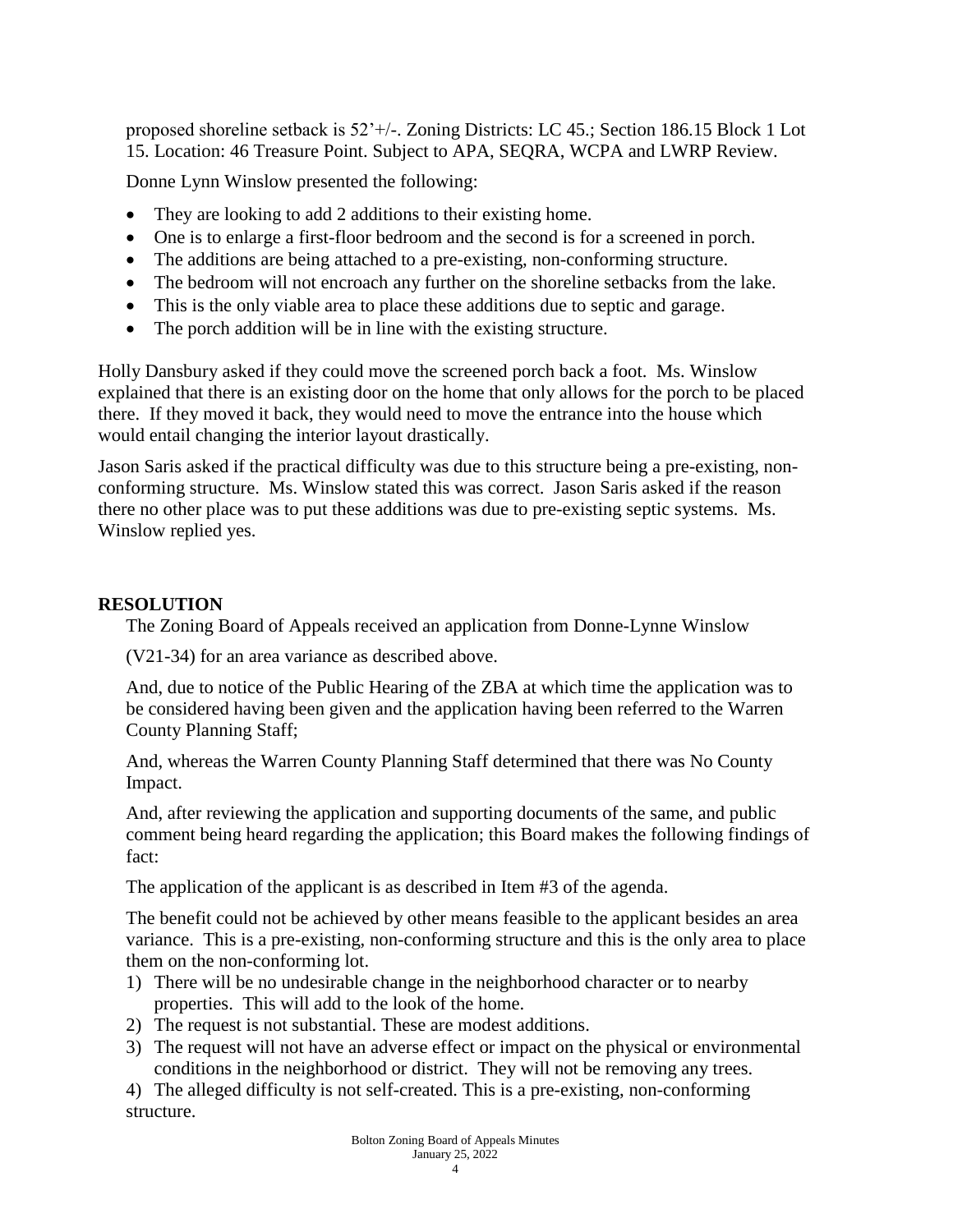The benefit to the applicant is not outweighed by the potential detriment to health, safety and welfare of the community.

Now, upon motion duly made by Holly Dansbury and seconded by Joy Barcome, it is resolved that the ZBA does hereby approve the variance request as presented. It is hereby determined that the action to be taken is consistent with the Town of Bolton Local Waterfront Revitalization Program policies and standards. **All in favor. Motion Carried.**

**4. V21-35 Bolton Studios**. Represented by Apex Solar. The applicant seeks an area variance for side yard setback related to the installation of a solar array. Required side yard setback is 30', proposed 28'. Zoning Districts RR5 and LC 45. Property Location: 609 Edgecomb Pond Road. Section 155.00 Block 1 Lot 36.4. Subject to APA, SEQRA, WCPA and LWRP Review.

Peter Kronau of Apex Solar presented the following:

- The applicant would like to install a solar array.
- The array will be 25' from the structure.
- It will be approximately  $5'$ -10' from the property line, which is the border of a property that they own.
- This is the only location in which to place the ground array that will avoid the house shading the array.

Jason Saris asked if this was the only practical location. Mr. Kronau replied yes. Holly Dansbury asked why they couldn't move it in 2'. Mr. Kronau explained that moving it in would cast a shadow from the house covering the array.

Holly Dansbury asked how tall the arrays were. Mr. Kronau stated that they were 14' but that they were being built into a hill and he detailed it to the Board. He explained that they could not put them on the roof due to the manufacturer stating that the roof warranty would be voided.

Holly Dansbury asked if they would be visible from the road. Mr. Kronau replied no and detailed the plans.

# **RESOLUTION**

The Zoning Board of Appeals received an application from Bolton Studios (V21-35) for an area variance as described above.

And, due to notice of the Public Hearing of the ZBA at which time the application was to be considered having been given and the application having been referred to the Warren County Planning Staff;

And, whereas the Warren County Planning Staff determined that there was No County Impact.

And, after reviewing the application and supporting documents of the same, and public comment being heard regarding the application; this Board makes the following findings of fact:

The application of the applicant is as described in Item #4 of the agenda.